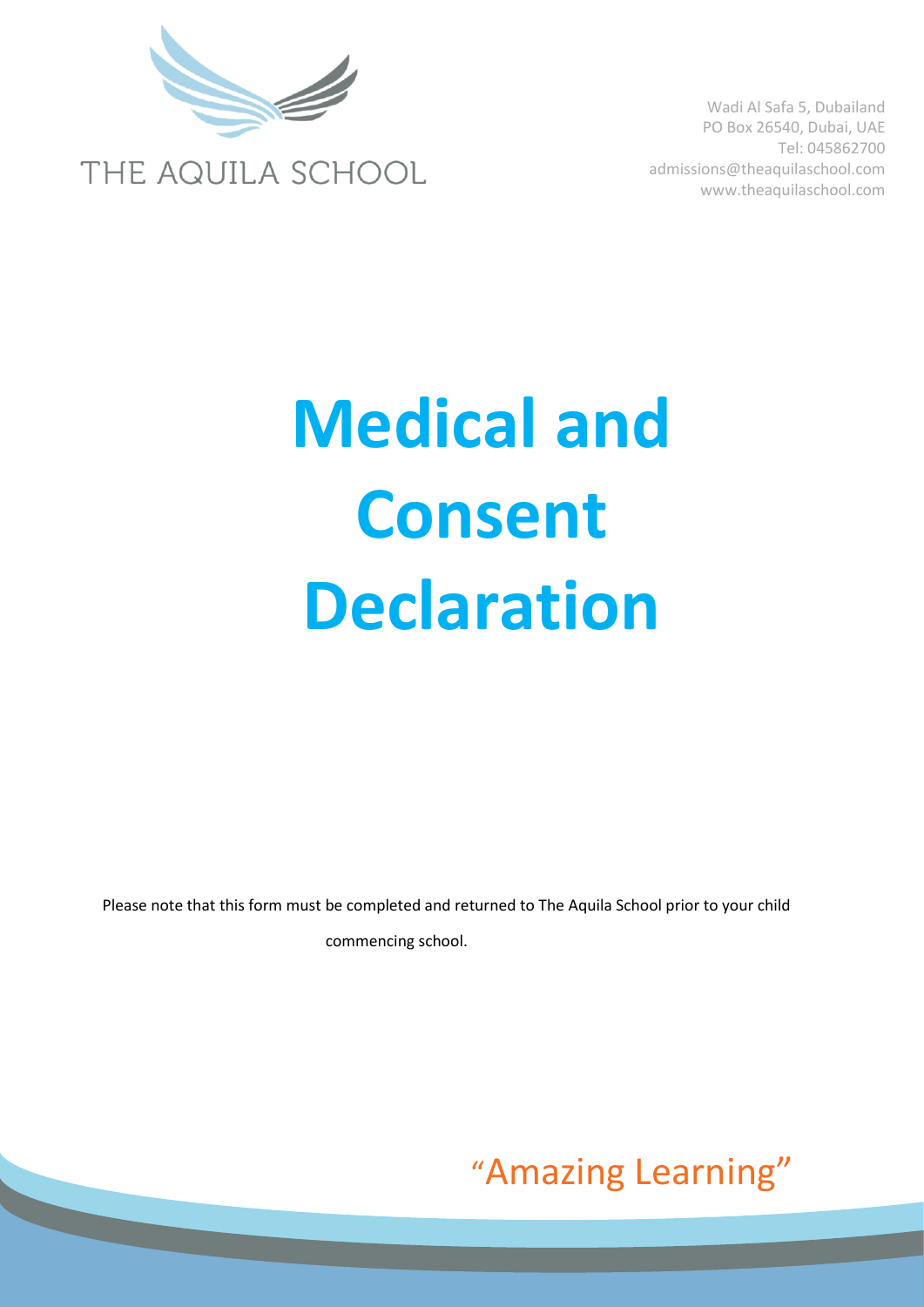

### **Health Information**

#### **Overview**

The school nurse maintains medical records for every child and requests parental help in keeping these records up to date. If your child has a persistent condition, allergies or any medical condition that the school should be aware of, please specify in detail the nature of the condition, the signs and symptoms and any medication that may need to be administered immediately.

#### **Medical Examination Form**

This is an annual basic screening program. The screening tests include medical history, Body Mass Index, hearing and vison screening. This screening will take place throughout the year. Families will be informed if their child requires any special medical attention. This is carried out by the visiting doctor in our school clinic and is a basic, non-invasive procedure.

#### **Policy on Medication**

If your child needs to take any medication during school hours, please ensure to complete the consent form provided by the school nurse. The medication will be properly stored in the school clinic. Medication will not be dispensed without a written parental permission and a detailed doctor's prescription including dosage and frequency.

#### **Policy on Infectious Diseases**

Children should not be sent to school if they are unwell. In the case of infectious diseases such as chicken pox, conjunctivitis, mumps etc., they should only return to school when the quarantine period ceases. No child will be allowed to attend school without a medical certificate or the school doctor's approval in the case of having contracted certain infectious disease.

#### **Head Lice**

Families are asked to regularly check their children's hair for lice by watching for excessive scratching of the scalp that can be a sign of infestation. A check-up will be done if a case of head lice is reported in any particular class and a letter sent to the parents. Head lice are a common condition amongst children, and can be easily treated.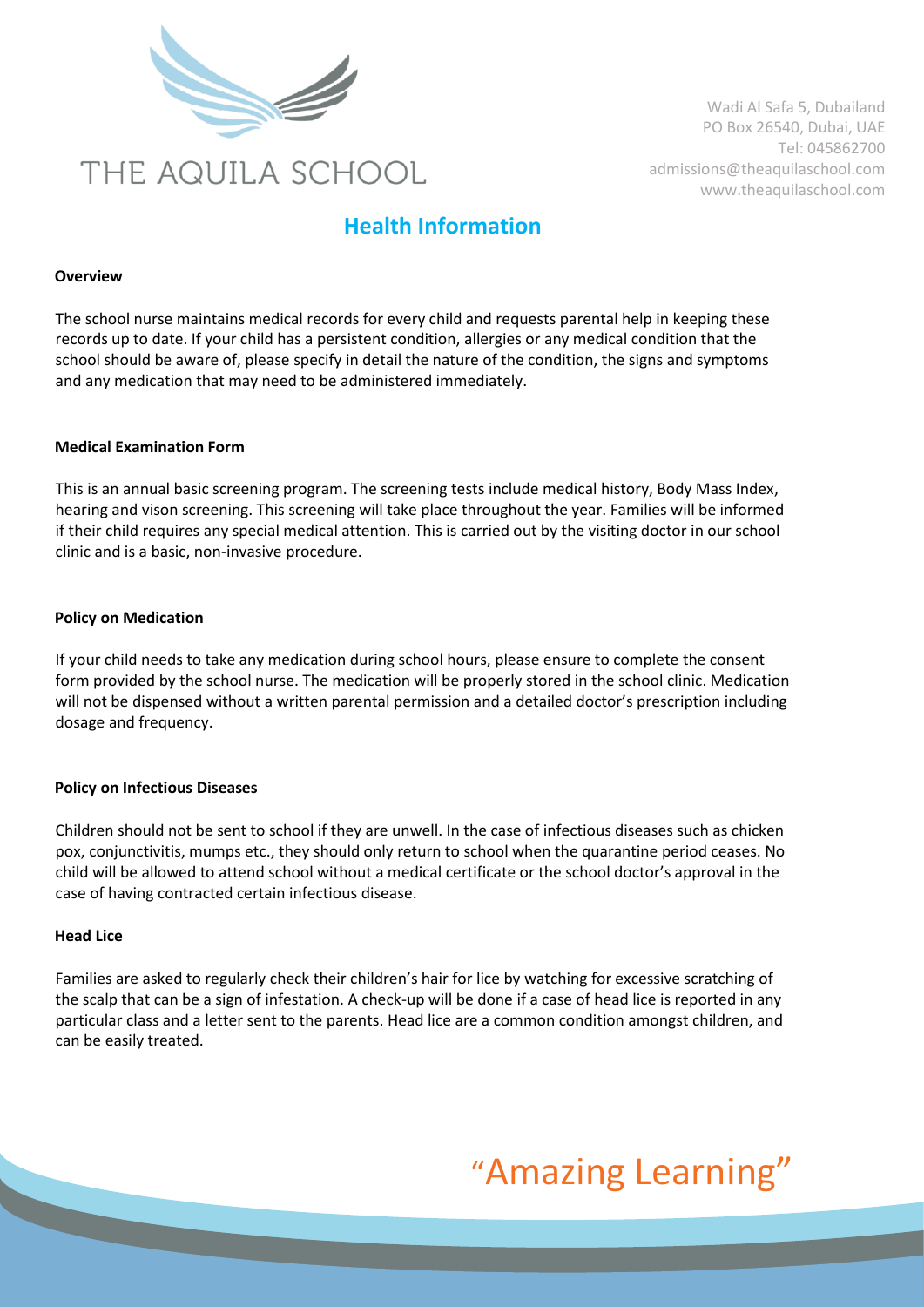

#### **MEDICAL DECLARATION FORM**

Dubai Health Authority requires all schools to keep an updated medical records of all the children, which includes their immunisation history. Please make sure that you complete this health information form accurately.

The information provided will remain confidential. Should you have any queries, please feel free to contact the school nurse.

Name of the child: \_\_\_\_\_\_\_\_\_\_\_\_\_\_\_\_\_\_\_\_\_\_\_\_\_\_\_\_\_\_\_\_\_\_\_\_\_\_\_\_\_\_\_\_\_\_\_\_\_\_\_

Year Group in 2021/22: **Example 2018** Gender:

Date of birth: \_\_\_\_\_\_\_\_\_\_\_\_\_\_\_\_\_\_\_\_\_\_ Nationality: \_\_\_\_\_\_\_\_\_\_\_\_\_\_\_\_\_\_\_\_\_\_\_\_\_\_\_\_\_

Please detail any medical conditions or medical history that the school needs to be aware of including treatment needed or control measures-

Please detail any genuine allergies your child has-

Please delete any medications you **do not** give permission for your child to receive-

- **Paracetamol for mild fever and pain**
- **Plasters**
- Administration of Epinephrine in an acute allergic reaction (anaphylactic shock)
- Administration of Salbutamol inhaler to control asthma
- **Administration of glucose for hypoglycemia**
- Administration of anti-histamine cream for allergic reactions and bites

Name of parent/guardian: \_\_\_\_\_\_\_\_\_\_\_\_\_\_\_\_\_\_\_\_\_\_\_\_\_\_\_\_\_\_\_\_

Signature: \_\_\_\_\_\_\_\_\_\_\_\_\_\_\_\_\_\_\_\_\_\_\_\_\_\_\_\_\_\_\_\_\_\_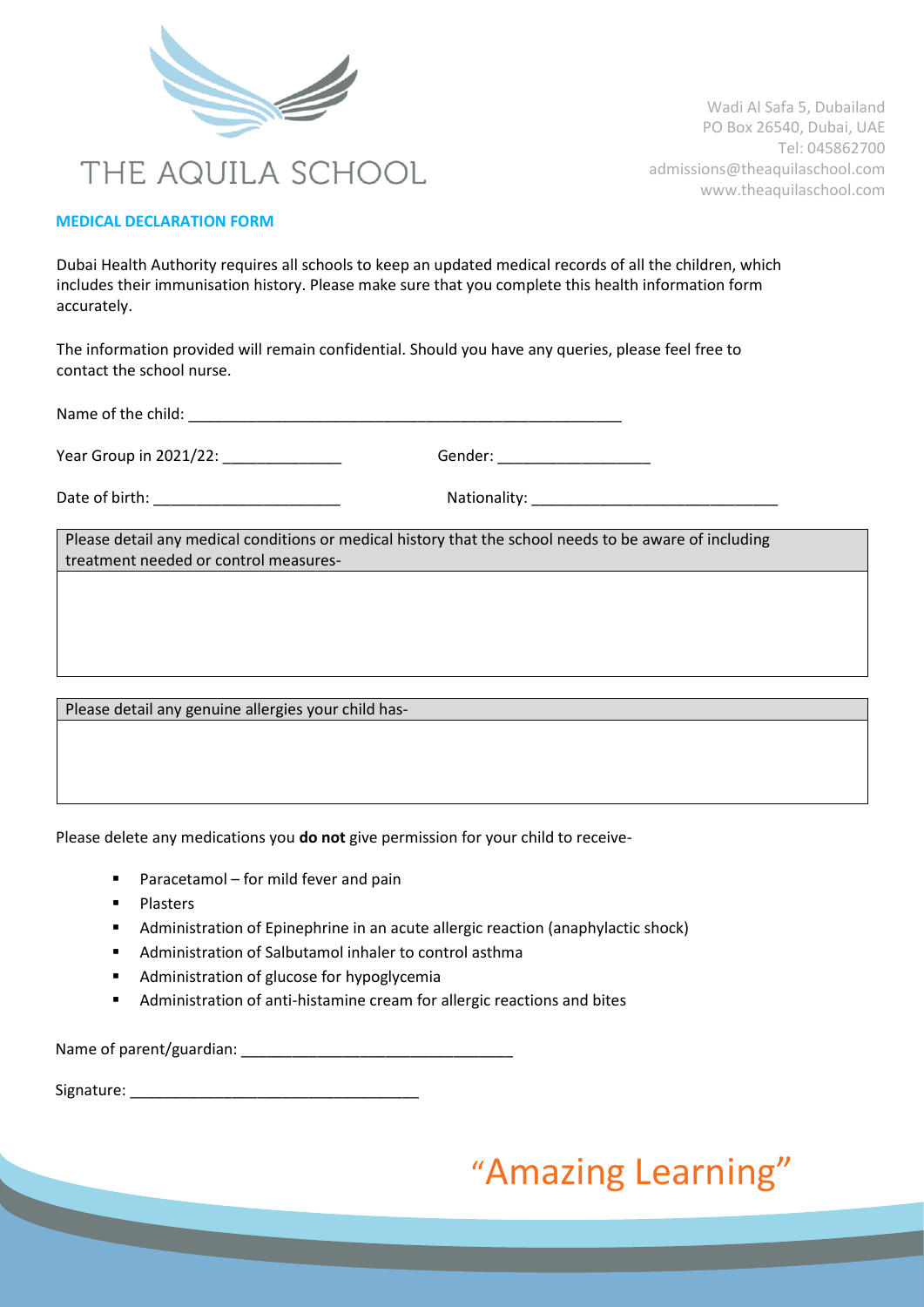

Date: \_\_\_\_\_\_\_\_\_\_\_\_\_\_\_\_\_

#### **AUTHORISATION FOR MEDICAL TREATMENT FORM**

In the event that my child requires emergency treatment, I will be contacted and asked to collect my child from the school.

If the school is unable to contact me, I authorise The Aquila School nurse or member of staff to take decisions regarding the medical and/or surgical care of my child which may include taking my child to a doctor or hospital for treatment.

I consent that my child may be taken to the nearest doctor or hospital in the event of a medical emergency.

Name of parent/guardian: \_\_\_\_\_\_\_\_\_\_\_\_\_\_\_\_\_\_\_\_\_\_\_\_\_\_\_\_\_\_\_\_

Signature: \_\_\_\_\_\_\_\_\_\_\_\_\_\_\_\_\_\_\_\_\_\_\_\_\_\_\_\_\_\_\_\_\_\_

Date: \_\_\_\_\_\_\_\_\_\_\_\_\_\_\_\_\_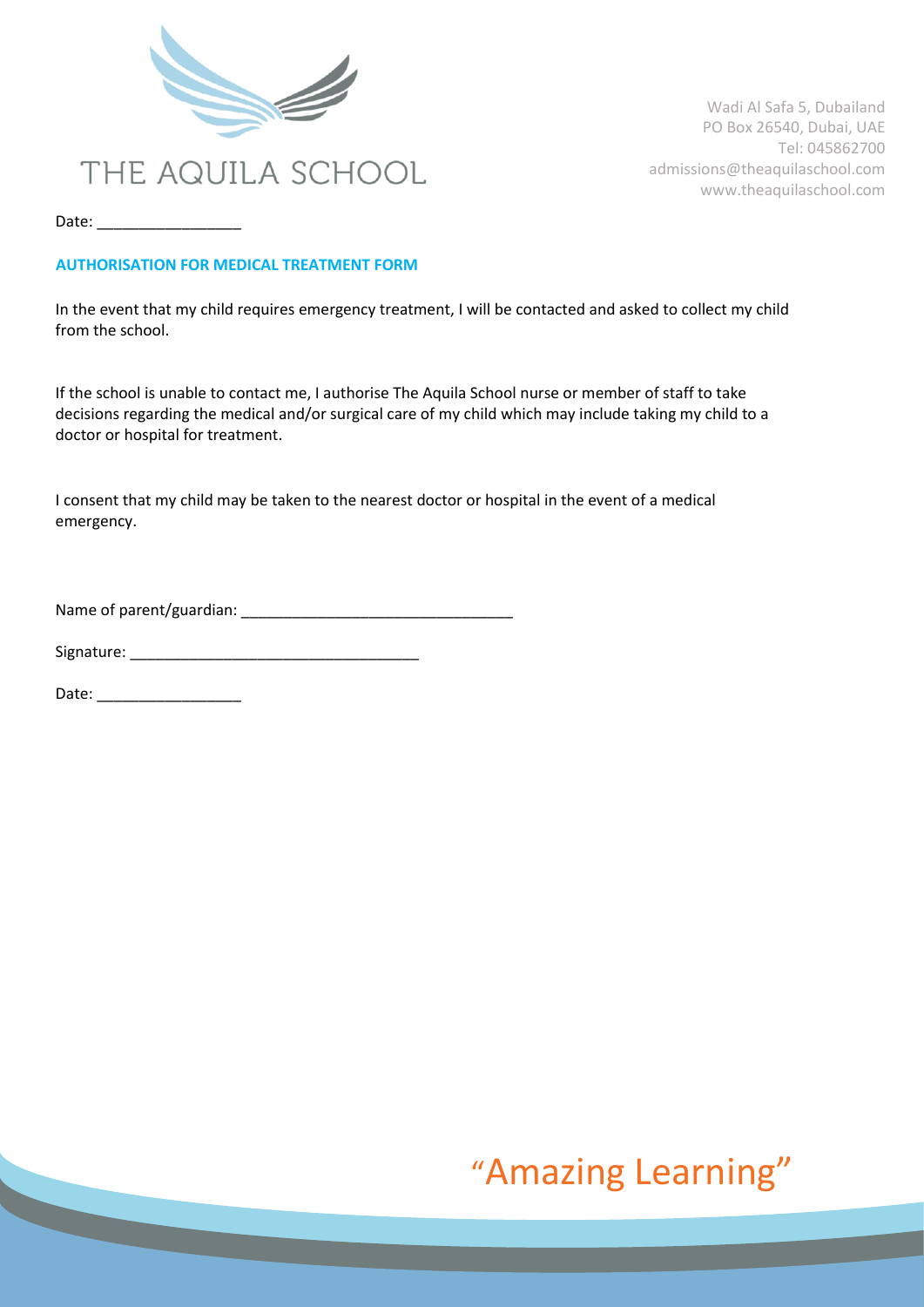

#### **CONSENT FOR MEDICAL EXAMINATION FORM**

Dubai Health Authority (DHA) requires medical examination of all children. This is an annual basic screening program. The screening test includes reviewing medical history and carrying out Body Mass Index, hearing and vision screening. This examination may take place throughout the year. However, if you prefer to have your child examined by your own family doctor you may do so at your convenience. Please provide the school with a copy of the medical examination report for your child's health file.

The safety and wellbeing of your child is important to us. The school nurse will be present for the duration of all the examination. The results are documented in the child's medical record and any findings requiring intervention or referrals will be reported to the parents.

If you have any concerns regarding the medical check-up in the school, please feel free to discuss it with the school nurse.

Please tick the appropriate statement and sign below:

YES, I give consent for my child to take part in the annual basic screening program as detailed above

\_\_\_\_ NO, I do not want my child to take part in the annual basic screening program

Name of parent/guardian: \_\_\_\_\_\_\_\_\_\_\_\_\_\_\_\_\_\_\_\_\_\_\_\_\_\_\_\_\_\_\_\_

Signature:  $\Box$ 

Date: \_\_\_\_\_\_\_\_\_\_\_\_\_\_\_\_\_